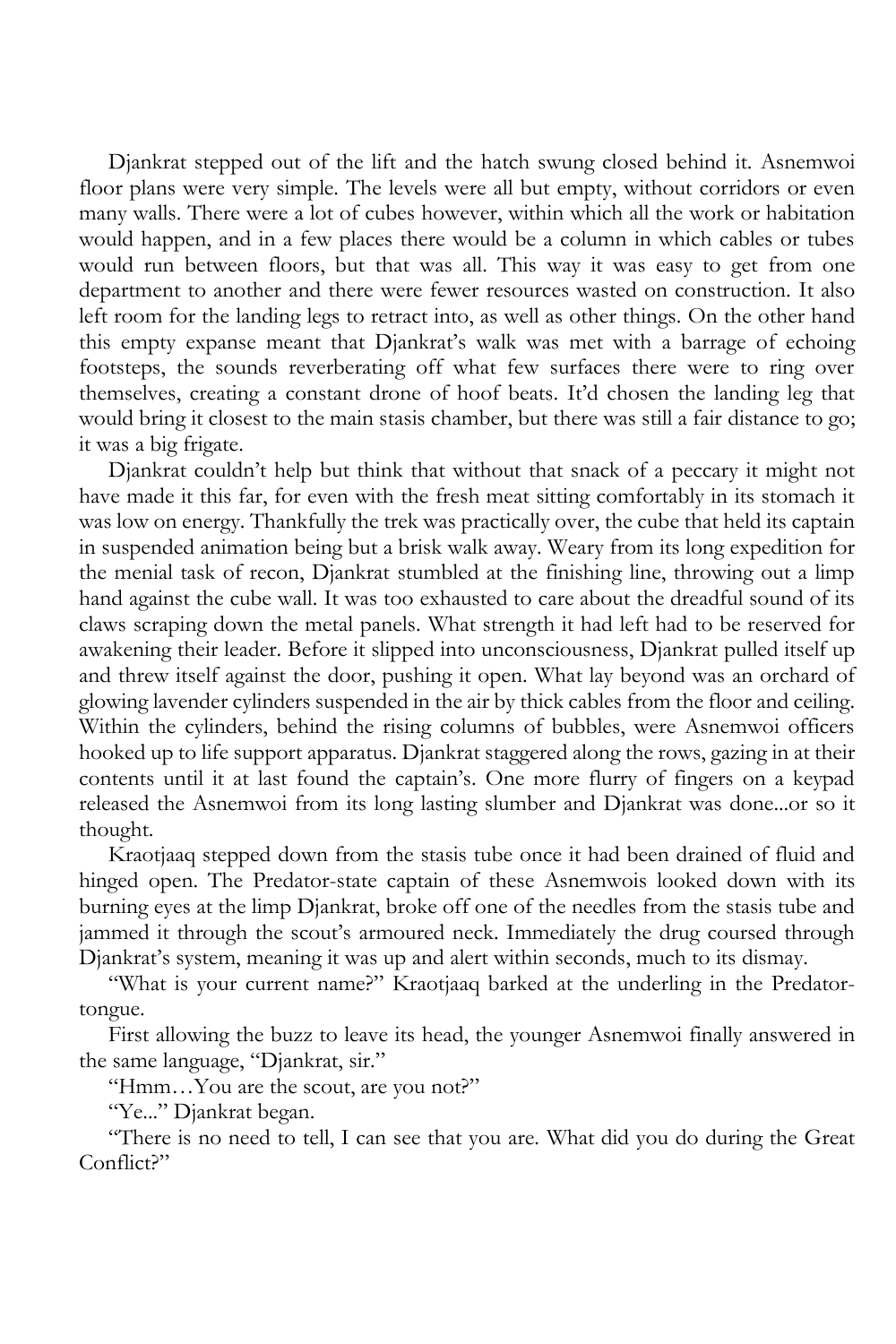$T_{\rm H}$ "

"You were one of the cowards, were you not?" Kraotjaaq carried on, not listening to what Djankrat had to say. "That will be why you are of such a low rank. I am not a fan of your kind. Your lot hid from the line of duty while real soldiers like myself fought for the honour of our species. No wonder you are of an indivine occupation. Even I, while on the Crusade fleet, had a place by the Eldest's side. That is because I know how to serve my people, unlike you. Well, am I right?"

"Of course you are, sir," Djankrat mumbled, hanging its head in shame.

"There was never a doubt about it."

The pathetic excuse for an Asnemwoi dealt with, Kraotjaaq moved on, examining its suspended crewmembers. They appeared lifeless in their fluid-filled tubes, but of course the reality was the complete opposite. With its officers at hand, Kraotjaaq would be able to get this ship up and running in no time, then with the scout's intel they could find whatever Entity activity had brought them here and finally go home. The scout's intel...The captain could only hope that that fool had managed to find *something* out.

"Well, you might have a chance to redeem yourself," it called to the juiced-up worker. "Tell me what you have learnt of the situation outside the Owubeh. What was detected that awoke you from your slumber first?"

Djankrat looked up at its captain, bleary eyed and with a throbbing head, "Um...There is only one Entity on the ground so far as I could tell, however three of the Brethren Lords are also working separate from it. The Entity in turn would appear to have brought some natives of this planet back from the future, quite why I do not know. I admit that in the moment I did not focus on any of them enough specifically to gauge any more about their natures than that. I was also unable to discern what their reason for being here is, but I believe it is not with the consent of the Parliament, for a new class of Entity vessel has just now entered the atmosphere to immobilise their fellow on the ground along with its company. It is currently departing from the planet..."

Djankrat would have continued, telling Kraotjaaq about the peculiar location the Entities in the ship had chosen to fire upon, but the captain's face had suddenly stiffened, an expression of hatred having instantly formed upon hearing these words.

"There is no time to awake the others," Kraotjaaq growled under its breath, the anger evident in its voice. "How long ago did the ship depart?"

"I...I do not know exactly...It has been a little while..."

"Then we are wasting our moments. We should power up this frigate and head after them. I have seen too many of our people die at the Entities' hands to let even one escape when I had the chance to avenge our fallen. You would not know what I mean because you hid from the war, unlike me. I fought on the front lines. I am a true war hero."

Djankrat tried to hide its sigh, "Yes sir, you have mentioned it already."